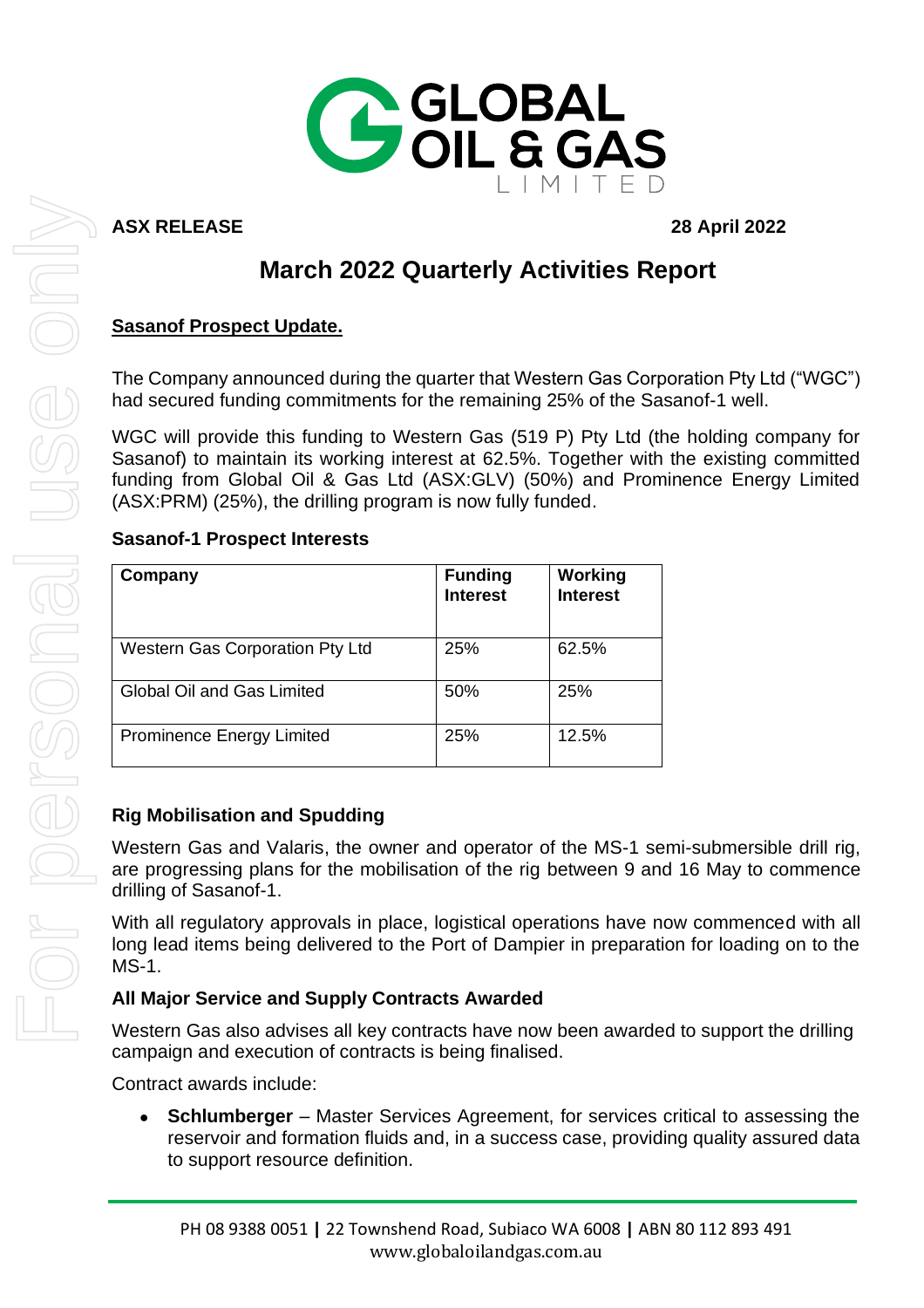

- **Baker Hughes** equipment materials and services for deployment of the wellhead and conductor and provision of drill bits.
- **Halliburton** –cementing services, materials and equipment and contingency liner equipment and services.
- **Weatherford** –Tubular Running Services and equipment.
- **TMT** provision of Remote Operating Vehicle services on the MS-1
- **Maersk Marine**  provision of the Maersk Mover in support of anchor handling and logistics support.
- **Solstad Marine**  provision of the Far Senator in support of anchor handling and logistics support
- **GO Marine**  provision of the GO Spica in support of rig tow and logistics support
- **Toll Energy**  Toll Dampier Marine Supply Base.
- **Wild Well Control**  well control support services including Capping Stack membership and access.

Contractors already supporting the campaign are:

- **AGR** drilling campaign management
- **Valaris** provision of the Valaris MS-1 drill rig
- **Xodus** environmental consultancy services

# **All Regulatory Approvals in Place**

National Offshore Petroleum Safety and Environmental Management Authority (NOPSEMA) (Regulator) acceptance of the Environment Plan (and Oil Pollution Emergency Plan), MS-1 Safety Case Revision and the Well Operations Management Plan (WOMP) were secured in recent months.

### **The Sasanof Prospect**

The Sasanof Prospect covers an area of up to 400 km2 and is on trend and updip of Western Gas' liquids rich, low C02 Mentorc Field.

Sasanof is a large, seismic amplitude supported, structural-stratigraphic trap in the highquality reservoir sands at the top of the Cretaceous top Lower Barrow Group formation on the Barrow Delta within the Exmouth Plateau.

Sasanof-1 will be Western Gas' first well drilled from its extensive exploration portfolio surrounding the existing Equus Gas Project that contains a discovered resource of 2 Tcf and 42 MMbbl (2C Gaffney Cline). The Equus Gas Project has a historic exploration drilling success rate of 88%, with 15 discoveries from 17 wells.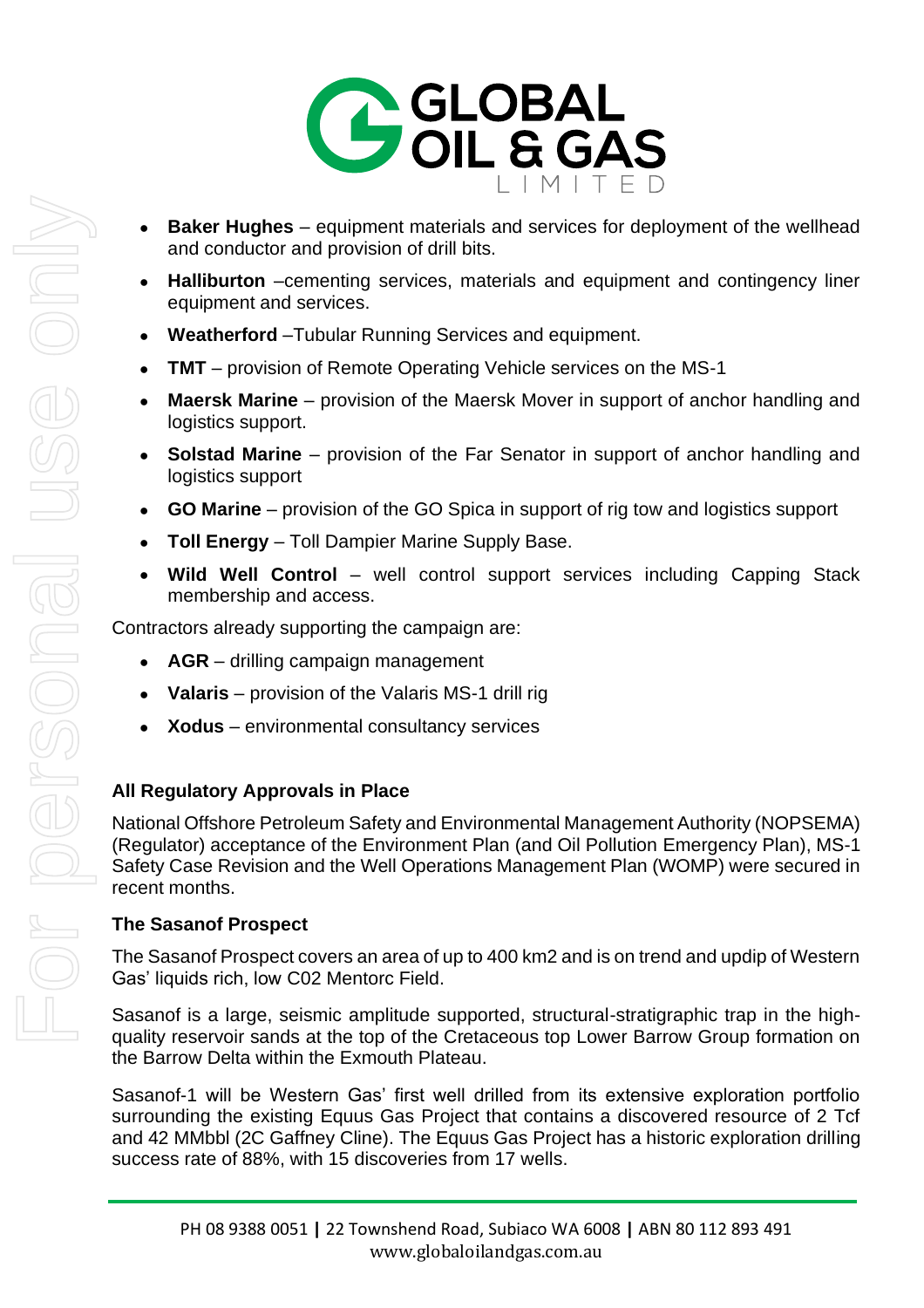

#### **EP127 Exploration Program**

During the March 2022 quarter the Company released the positive results from the near surface, helium soil gas sampling program ("soil suvery") at pre-determined sites located within EP127 (Refer ASX announcement dated 21 Feb 2022).

The results of this study show regions of helium detected at up to double background levels, these regions also correlate with the known geology of the region, with the existence of a potential source and migration pathways. These findings indicate an active helium system is present within the study area.

The field work was conducted late 2021. The survey consisted of soil gas sampling being undertaken at forty-nine sample sites in EP127, this data was then cross-referenced and analysed in respect of the satellite spectroscopy and the subsurface geology data.

A consistent background helium gas value was established from soil samples. Elevated values, up to twice background, were recorded in the north east of the study area. The field results concur with the sentinel-2 satellite spectroscopy, showing an elevated level of helium on the surface in the same part of the study area, as shown on Figure 1 below.

Subsurface seismic mapping shows NW to SE trending faults, near the MacIntyre wells, within the sampling area that are potential migration paths for helium to the surface. These faults extend from the radiometric basement to the surface.



**Figure 1 Summary of the seismic interpretation and field results**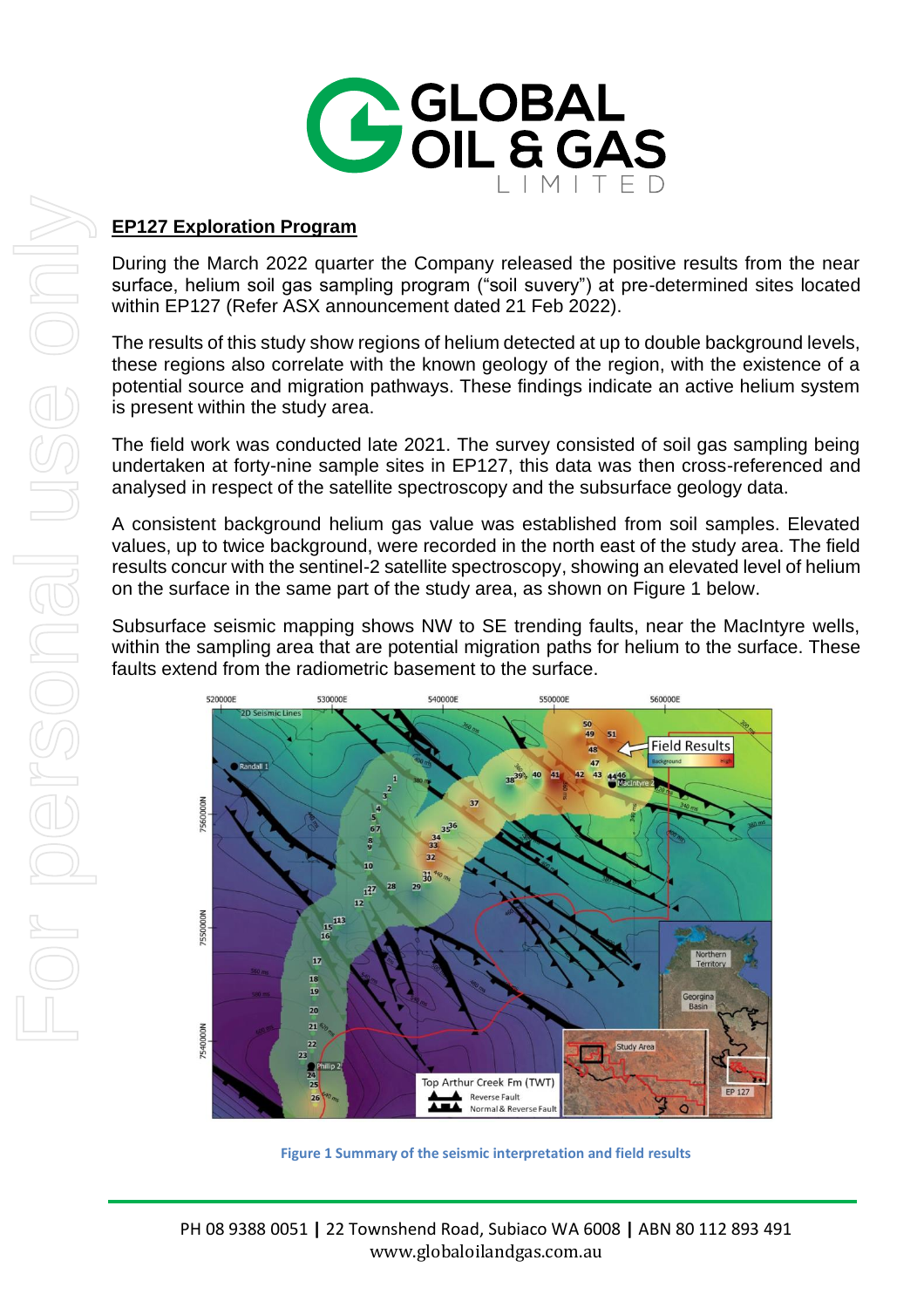

The main objectives of the survey was to determine if helium was present in the field area and to field trial the sampling methodology, examine possible emissions from major faults and wells, and compare the spectroscopy results were all met.

Fifty-one points were approved for sampling located on existing tracks throughout an area of approximately 300 square kilometres. Sample points were distributed in a linear arrangement at a spacing of up to approximately two kilometres. Point locations were chosen based on ease of access and the low probability that they would coincide with cultural heritage areas.

As noted above, a consistent background was recorded in the range of 2.3 to 2.8 ppm. Elevated readings were recorded in the vicinity of several NW-SE faults near the McIntyre wells. The presence of variability in the data indicate that helium gas is being generated in the subsurface.

Repeatability of elevated points and consistency of background levels appears to validate the use of the Agilent PHD-4 test equipment which facilitates a low impact and cost-efficient method to further ground truth helium emission.

There appears to be a correlation between the interpreted faulting and the high helium soil gas readings. A denser grid of sampling points is recommended to investigate further the apparent emission of helium through the faulting in the NE of the survey area. These results give the indication that Helium may be trapped in the subsurface, away from specific recently active faults. Emissions are likely to have liberated through the near surface regolith as well as along the fault plane therefore a course grid with a sampling density 250-500m per sample is suggested. A courser grid of sample points will enhance the conclusion that there is a correlation between near surface faults and the presence of helium in the soil.

### **Field Results**

The background reading is believed to be under 3 ppm. The field results are shown below in Table 1 and the raw helium values in ppm in Figure 2. It is important to note that in Figure 2, the zero values have been given background values as a method of removing the outliers. Sample points that were waterlogged recorded reading of zero indicated a complete barrier to helium passage.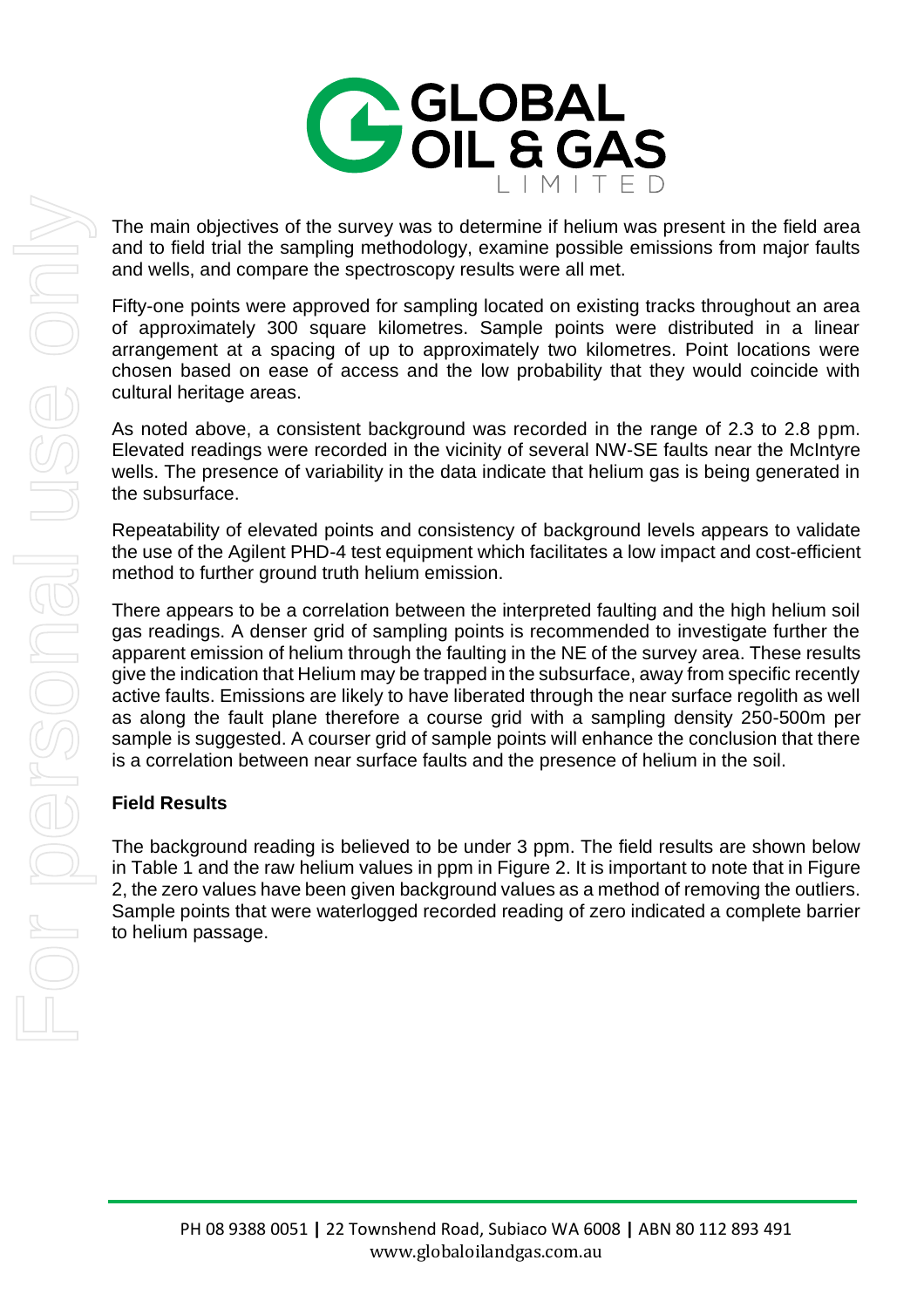



**Figure 2 Field Results – Helium in ppm (white labels)**

# **Field Report Table 1**

| Sample<br><b>Site</b> | <b>Barometric Pressure</b><br>(pa) | <b>Time</b> | Temperature He<br>(°C) | (ppm) | <b>New Sample</b><br><b>Site</b> | <b>Easting</b> |         | <b>Northing</b> Comments |
|-----------------------|------------------------------------|-------------|------------------------|-------|----------------------------------|----------------|---------|--------------------------|
| 1                     | 1004                               | 9.00        | 26                     | 2.6   |                                  | 535661         | 7562564 |                          |
| 2                     | 1005                               | 9.06        | 26                     | 2.6   |                                  | 535134         | 7561685 |                          |
| 3                     | 1005                               | 9.11        | 27                     | 2.7   | ß.                               | 534749         | 7561037 |                          |
| 4                     | 1005                               | 9.16        | 26                     | 2.7   | 4                                | 534167         | 7559907 |                          |
| 5                     | 1005                               | 9.22        | 26                     | 2.7   | 5                                | 533728         | 7559174 |                          |
| 6                     | 1005                               | 9.27        | 26                     | 2.6   | 6                                | 533615         | 7558157 |                          |
| 7                     | 1005                               | 9.55        | 26                     | 2.7   |                                  | 534137         | 7558168 |                          |
| 8                     | 1005                               | 9.33        | 26                     | 2.6   | 8                                | 533422         | 7557110 |                          |
| 9                     | 1005                               | 9.40        | 26                     | 2.6   | 9                                | 533370         | 7556557 |                          |
| 10                    | 1005                               | 9.49        | 26                     | 2.7   | 10                               | 533258         | 7554863 |                          |
| 11                    | 1004                               | 10.09       | 27                     | 2.7   | 11                               | 533201         | 7552554 |                          |
| 12                    | 1004                               | 10.42       | 29                     | 2.6   | 12                               | 532415         | 7551606 |                          |
| 13                    | 1004                               | 10.49       | 29                     | 2.3   | 13                               | 530808         | 7550081 |                          |
| 14                    | 1004                               | 10.54       | 29                     | 10    | 14                               | 530478         | 7550027 |                          |
| 15                    | 1004                               | 11.51       | 29                     | 0     | 15                               | 529630         | 7549463 |                          |

PH 08 9388 0051 **|** 22 Townshend Road, Subiaco WA 6008 **|** ABN 80 112 893 491 www.globaloilandgas.com.au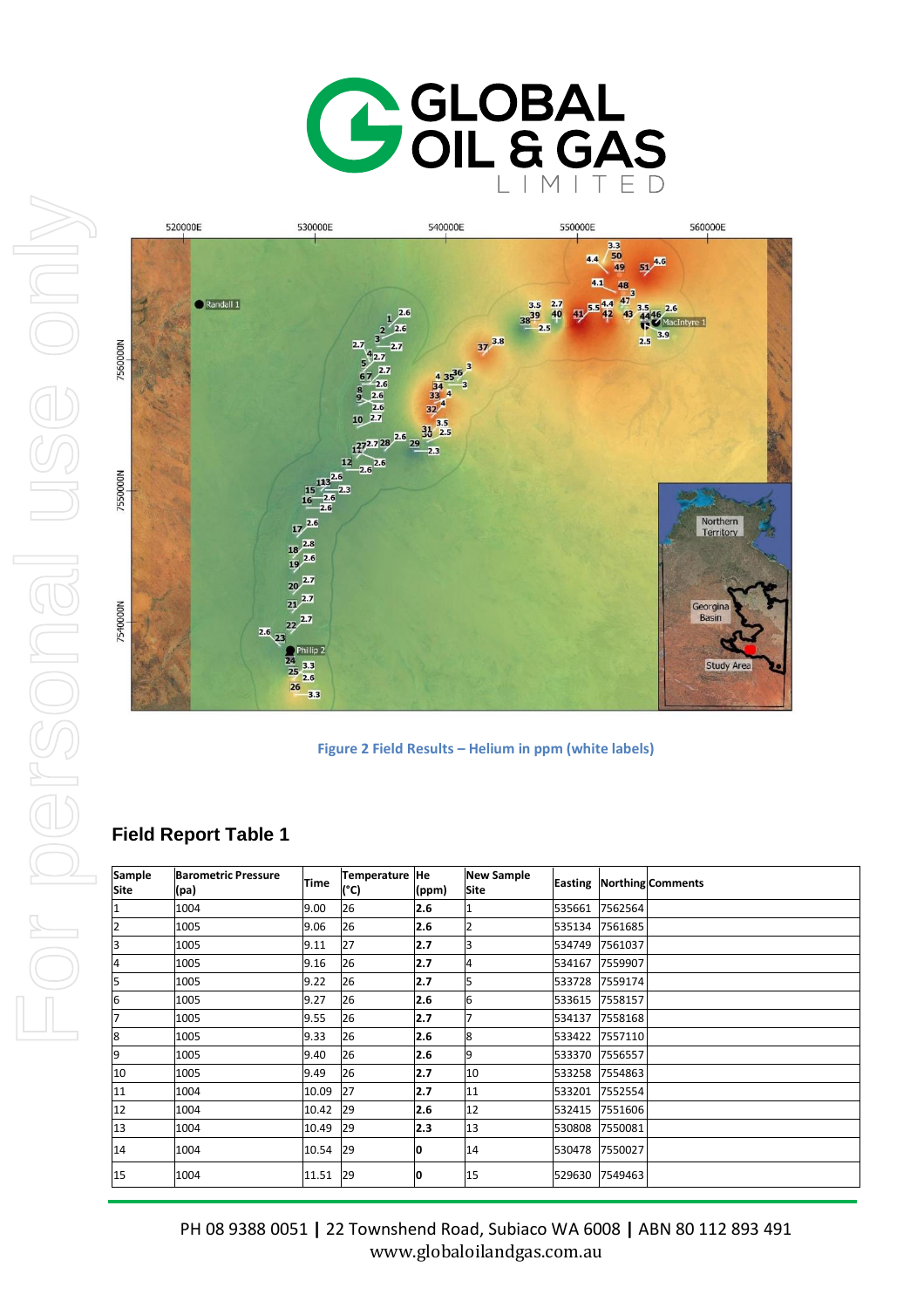

| 16 | 1004 | 11.56 29 |    | 2.6 | 16  |        | 529374 7548691 |                                                |
|----|------|----------|----|-----|-----|--------|----------------|------------------------------------------------|
| 17 | 1004 | 12.01 29 |    | 2.6 | 17  | 528635 | 7546504        |                                                |
| 18 | 1004 | 12.06    | 29 | 2.8 | 18  | 528331 | 7544903        |                                                |
| 19 | 1004 | 12.12    | 29 | 2.6 | 19  | 528398 | 7543807        |                                                |
| 20 | 1004 | 12.16 29 |    | 2.7 | 20  | 528339 | 7542125        |                                                |
| 21 | 1004 | 12.21 29 |    | 2.7 | 21  | 528263 | 7540709        |                                                |
| 22 | 1004 | 12.26    | 29 | 2.7 | 22  | 528172 | 7539148        |                                                |
| 23 | 1004 | 12.30    | 29 | 2.6 | 23  | 527339 | 7538168        |                                                |
| 24 | 1004 | 12.36    | 29 | O   | 24  | 528112 | 7536439        |                                                |
| 25 | 1004 | 12.41    | 29 | 3.3 | 25  | 528346 | 7535591        |                                                |
| 26 | 1004 | 12.46    | 29 | 3.3 | 26  | 528483 | 7534422        |                                                |
| 27 | 1004 | 10.14 27 |    | 2.6 | 27  | 533546 | 7552871        |                                                |
| 28 | 1004 | 10.21    | 27 | 0   | 28  | 535331 | 7553093        |                                                |
| 29 | 1004 | 10.36    | 27 | 2.3 | 29  | 537600 | 7553049        |                                                |
| 30 | 1010 | 6.14     | 23 | 2.5 | 30  | 538562 | 7553759        |                                                |
| 31 | 1011 | 6.30     | 23 | 3.5 | 31  | 538546 | 7554138        |                                                |
| 32 | 1011 | 6.40     | 23 | 4   | 32  | 538892 | 7555642        |                                                |
| 33 | 1011 | 6.48     | 24 | 4   | 33  | 539125 | 7556706        |                                                |
| 34 | 1011 | 6.56     | 24 | 4   | 34  | 539384 | 7557392        |                                                |
| 35 | 1011 | 7.05     | 24 | 3   | 35  | 540239 | 7558112        |                                                |
| 36 | 1011 | 7.13     | 25 | 3   | 36  | 540846 | 7558459        |                                                |
| 37 | 1011 | 7.24     | 26 | 3.8 | 37  | 542798 | 7560401        |                                                |
| 38 | 1011 | 7.36     | 27 | 2.5 | 38  | 546033 | 7562442        |                                                |
| 39 | 1011 | 7.46     | 27 | 3.5 | 39  | 546775 | 7562838        |                                                |
| 40 | 1011 | 7.58     | 28 | 2.7 | 40  | 548426 | 7562938        |                                                |
| 41 | 1011 | 8.10     | 29 | 5.5 | 41  | 550091 | 7562933        |                                                |
| 42 | 1011 | 8.18     | 29 | 4.4 | 42  | 552307 | 7562953        |                                                |
| 43 | 1012 | 8.28     | 30 | 3.5 | 43  |        | 553913 7562932 |                                                |
| 44 | 1012 | 8.52     | 30 | 2.5 | 44A |        | 555218 7562775 |                                                |
| 44 | 1012 | 9.46     | 31 | 3.4 | 44B |        | 555218 7562775 |                                                |
| 45 | 1012 | 9.01     | 30 | 3.9 | 45  | 555244 | 7562666        |                                                |
| 46 |      |          |    |     | 46  | 556062 | 7562892        | Not accessable in current track<br>conditions. |
| 47 | 1011 | 10.02    | 33 | 3   | 47A | 553394 | 7564043        |                                                |
| 48 | 1011 | 10.09    | 33 | 4.1 | 48A | 552930 | 7565173        |                                                |
| 48 | 1003 | 8.44     | 27 | 1.6 |     |        |                | Repeat point                                   |
| 49 | 1011 | 10.19    | 33 | 4.4 | 49A |        | 552322 7566653 |                                                |
| 49 | 1003 | 8.28     | 26 | 3.3 | 50A | 551974 |                | 7567492 Repeat point                           |
| 50 | 1011 | 10.25    | 34 | 4.6 | 51  | 555190 | 7566492        |                                                |
| 51 |      |          |    |     |     |        |                | Not accessable in current track<br>conditions  |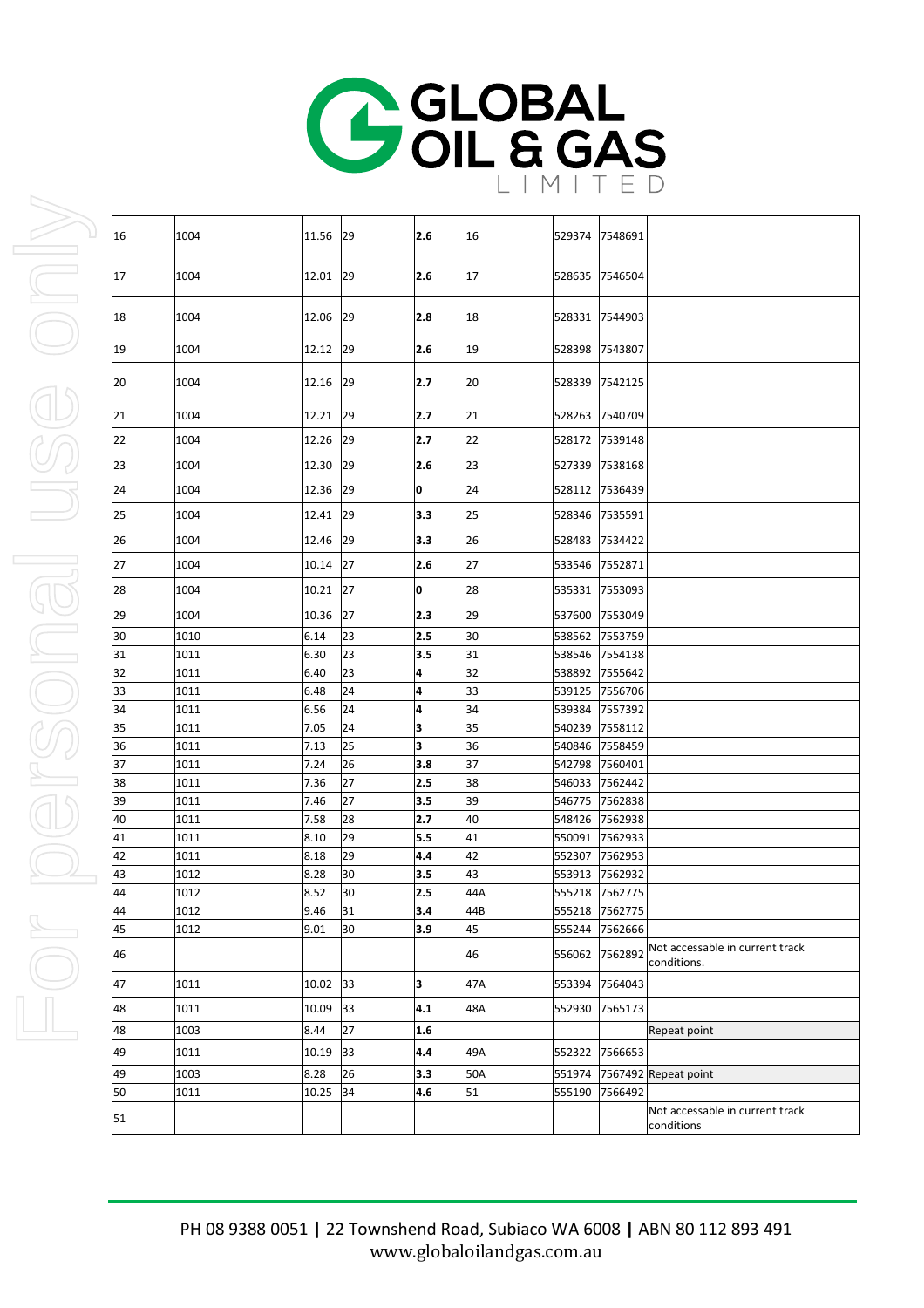

Field results from the maiden Helium Soil Gas Sampling survey are encouraging. Variability in the data is the most encouraging aspect of the results. This has enabled the conclusion that the background He ppm value in the area is anything below 3 ppm but mainly in the 2.3 to 2.8 ppm range. The highest He value recorded in the field is at sample site 41 with 5.5 ppm recorded. This is double the background reading at sample site 40 (2.7 ppm), only 1.7 km away.

The cross section below (Figure 3) clearly shows no correlation between the elevation and the variation in the Helium readings. Helium is therefore independent of topography.



The Company is currently planning further work on EP127 and shareholders will be updated accordingly.

### *Qualified Petroleum Reserves and Resources Estimator Statement*

*The information in this announcement is based on information compiled by Mr Andrew Pitchford, Goshawk Energy's General Manager Subsurface, who is a Member of Petroleum Exploration Society of Australia, and the American Association of Petroleum Geologists, and qualifies as a petroleum reserves and resources evaluator. Mr Pitchford consents to the inclusion of the matters based on his information in the form and context in which they appear. The information related to the results of drilled petroleum wells, and the original seismic data has been sourced from the publicly available sources.* 

### **Sale of Finance facility Shares (subsequent event)**

Post the March 2022 quarter, the Company announced that the 187,500,000 fully paid ordinary shares held by Barclay Wells Limited under the Finance Facility (see previous announcement 7 September 2021) had been sold on-market via a special crossing to clients of several AFSL holders (being sophisticated or professional investors under the Corporations Act who are not related parties of GLV).

Proceeds of the sale (\$4,500,000 less costs) will be used by the Company to fund the budget for its 25% interest in the multi TCF Sasanof-1 Prospect. The Company is fully funded for its commitment of the initial budget.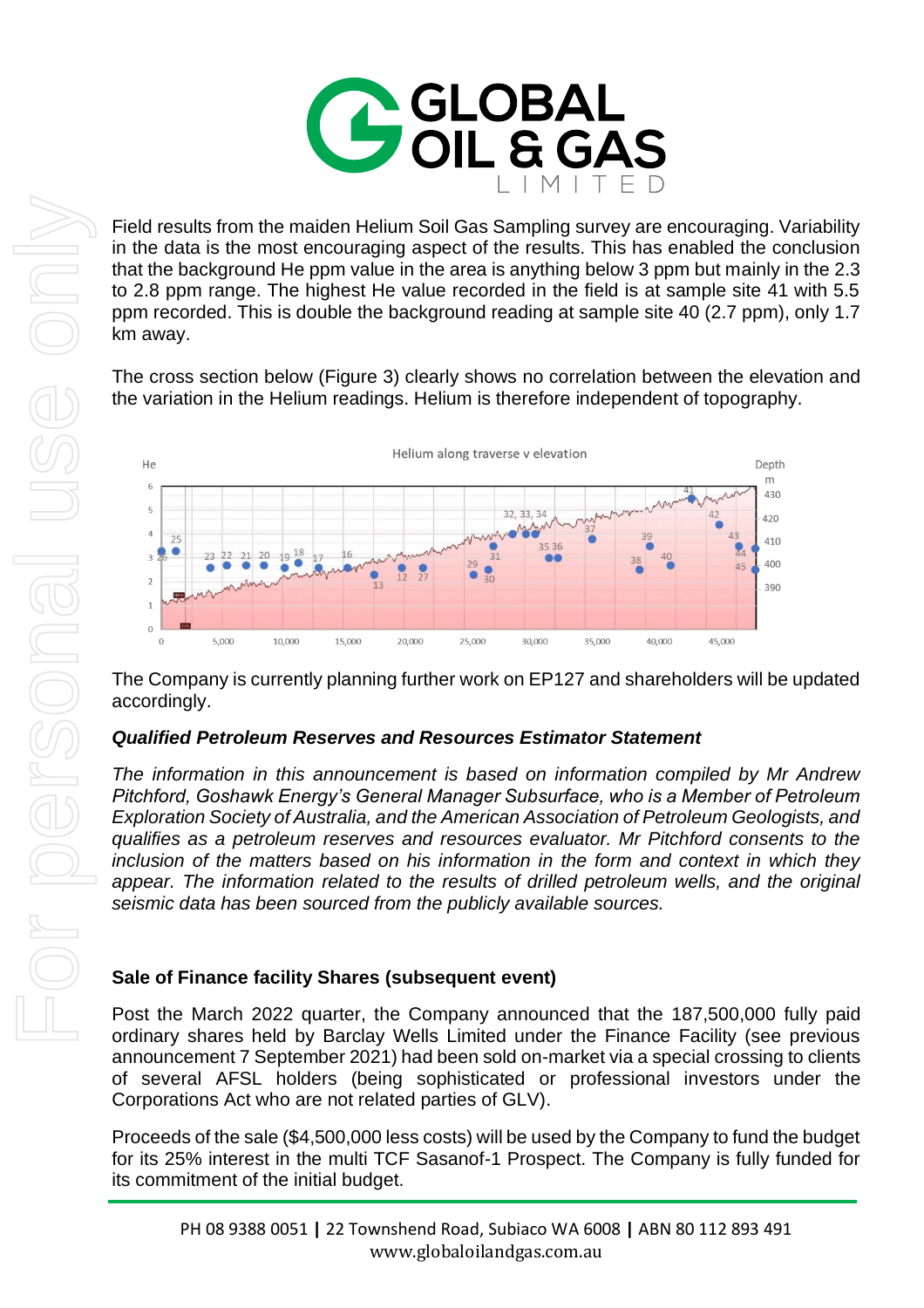

GTT Ventures Pty Ltd ("GTT") assisted in the special crossing (as one of the AFSL holders) and will be entitled to the same arm's length fees payable under the transaction.

The Company notes that GLV Director Patric Glovac is also a director and shareholder of GTT.

# **Corporate**

Half Yearly Reports and Accounts were lodged on 17 March 2022.

# **Payments to related parties of the entity and their associates**

Section 6.1 Appendix 5B description of payments:

| <b>Total</b>                   | \$127,305 |                                                 |
|--------------------------------|-----------|-------------------------------------------------|
|                                |           | of 19808283 Pty Ltd                             |
| 19808283 Pty Ltd - office rent |           | \$9,000   P Glovac is Director and shareholder  |
|                                |           | Nova Legal                                      |
| Nova Legal fees                |           | \$2,255   Director C.Zielinski is a Director of |
| <b>Director Fees</b>           | \$116,050 |                                                 |

# **Schedule of Tenements 31 March 2022**

| Project                              | Tenement       | <b>Nature</b><br>of |
|--------------------------------------|----------------|---------------------|
|                                      |                | Company's Interest  |
| Georgina Basin, Northern<br>Southern | EP 127         | 100%                |
| <b>Territory</b>                     |                |                     |
| Goshawk - Canning Basin, Western     | <b>EPA 94</b>  | 20%                 |
| Australia                            |                |                     |
| Goshawk - Canning Basin, Western     | <b>EPA 126</b> | 20%                 |
| Australia                            |                |                     |
| Goshawk Squadron JV - Canning Basin, | EP 499         | 4%                  |
| Western Australia                    |                |                     |
| Goshawk Squadron JV - Canning Basin, | STP-EPA 162    | 4%                  |
| Western Australia                    |                |                     |
| Goshawk Squadron JV - Canning Basin, | STP-EPA 163    | 4%                  |
| Western Australia                    |                |                     |
| Goshawk Squadron JV - Canning Basin, | STP-EPA 166    | 4%                  |
| Western Australia                    |                |                     |
| Goshawk Squadron JV - Canning Basin, | STP-EPA 167    | 4%                  |
| Western Australia                    |                |                     |
| Western Gas (519P) Pty Ltd - Sasanof | WA 519-P       | 25%                 |
| Western Australia                    |                |                     |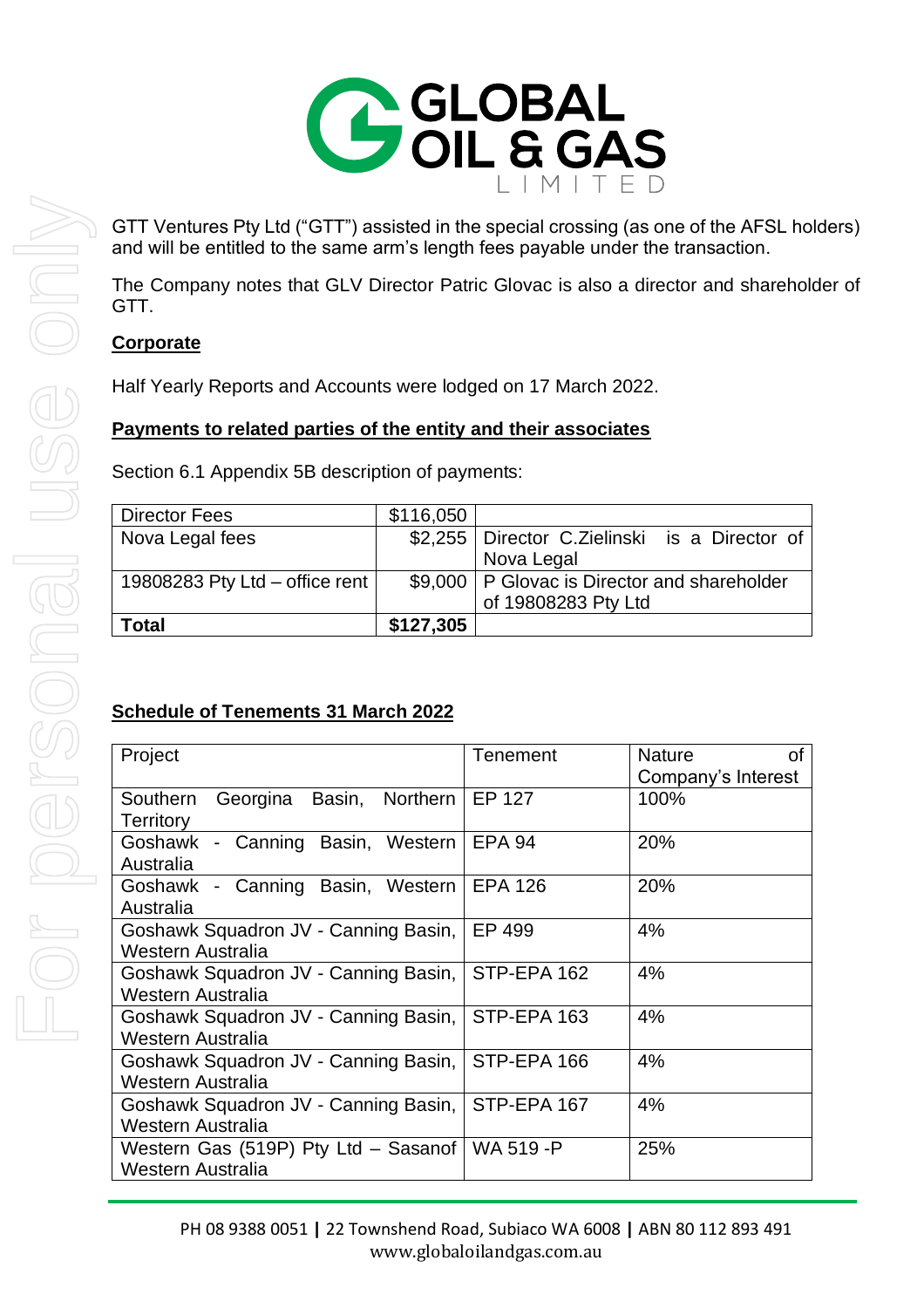

Authorised by the Board of Global Oil & Gas Limited

For further information pleases contact: Patric Glovac – Executive Director info@globaloilandgas.com.au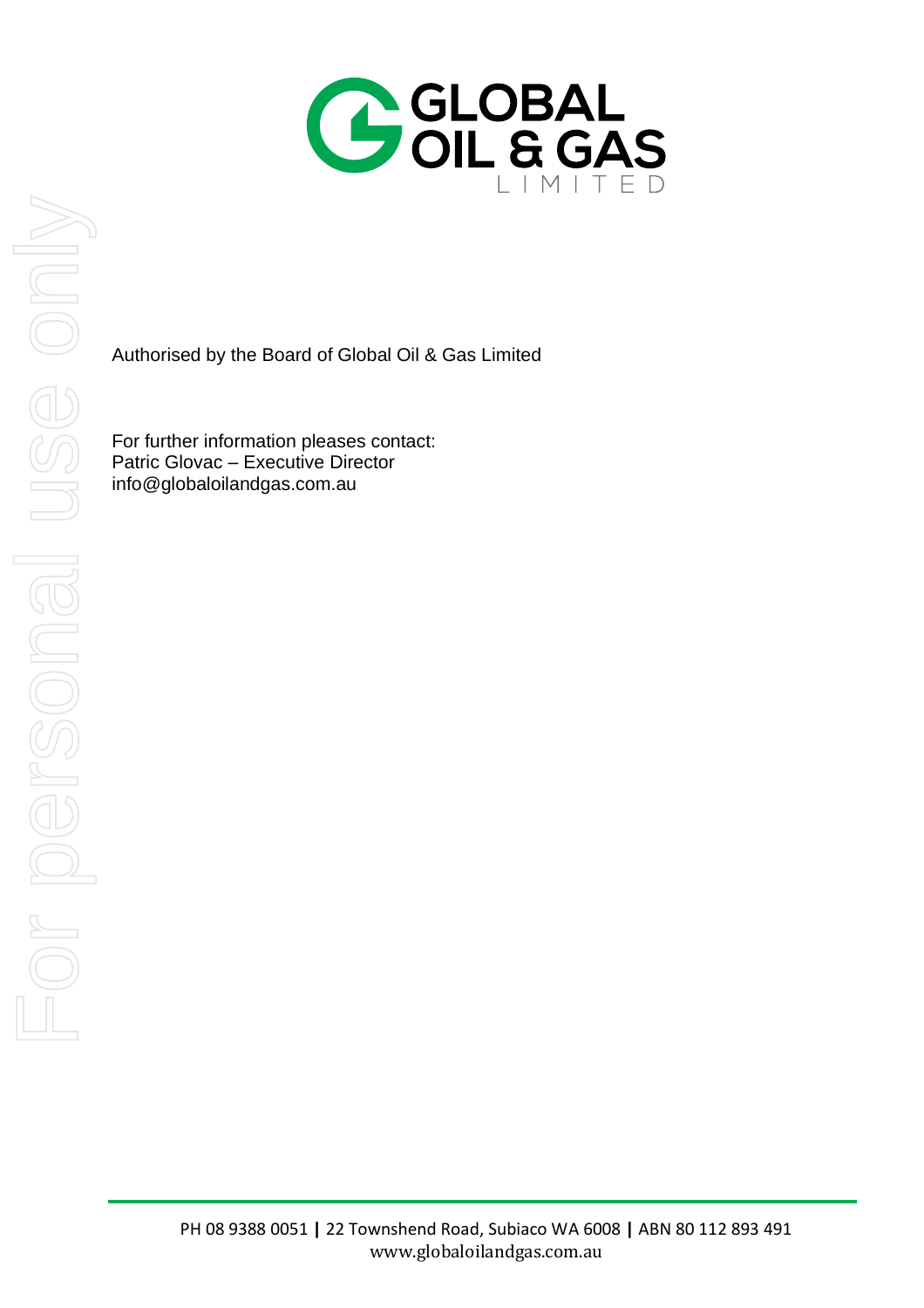# **Appendix 5B**

# **Mining exploration entity or oil and gas exploration entity quarterly cash flow report**

| Name of entity         |                                   |
|------------------------|-----------------------------------|
| Global Oil and Gas Ltd |                                   |
| ARN                    | Quarter ended ("current quarter") |
| 80 112 893 491         | 31 March 2022                     |

|     | <b>Consolidated statement of cash flows</b>       | <b>Current quarter</b><br>\$A'000 | Year to date (9)<br>months)<br>\$A'000 |
|-----|---------------------------------------------------|-----------------------------------|----------------------------------------|
| 1.  | Cash flows from operating activities              |                                   |                                        |
| 1.1 | Receipts from customers                           |                                   |                                        |
| 1.2 | Payments for                                      |                                   |                                        |
|     | exploration & evaluation<br>(a)                   |                                   |                                        |
|     | development<br>(b)                                |                                   |                                        |
|     | production<br>(c)                                 |                                   |                                        |
|     | staff costs<br>(d)                                | (143)                             | (361)                                  |
|     | administration and corporate costs<br>(e)         | (125)                             | (367)                                  |
| 1.3 | Dividends received (see note 3)                   |                                   |                                        |
| 1.4 | Interest received                                 | 14                                | 28                                     |
| 1.5 | Interest and other costs of finance paid          |                                   |                                        |
| 1.6 | Income taxes paid                                 |                                   |                                        |
| 1.7 | Government grants and tax incentives              |                                   |                                        |
| 1.8 | Other (provide details if material)               |                                   |                                        |
|     | Recoveries                                        |                                   |                                        |
| 1.9 | Net cash from / (used in) operating<br>activities | (254)                             | (700)                                  |

| 2.  | Cash flows from investing activities |      |
|-----|--------------------------------------|------|
| 2.1 | Payments to acquire or for:          |      |
|     | entities<br>(a)                      |      |
|     | tenements<br>(b)                     |      |
|     | property, plant and equipment<br>(C) |      |
|     | exploration & evaluation<br>(d)      | (25) |
|     | investments<br>(e)                   |      |
|     | other non-current assets             |      |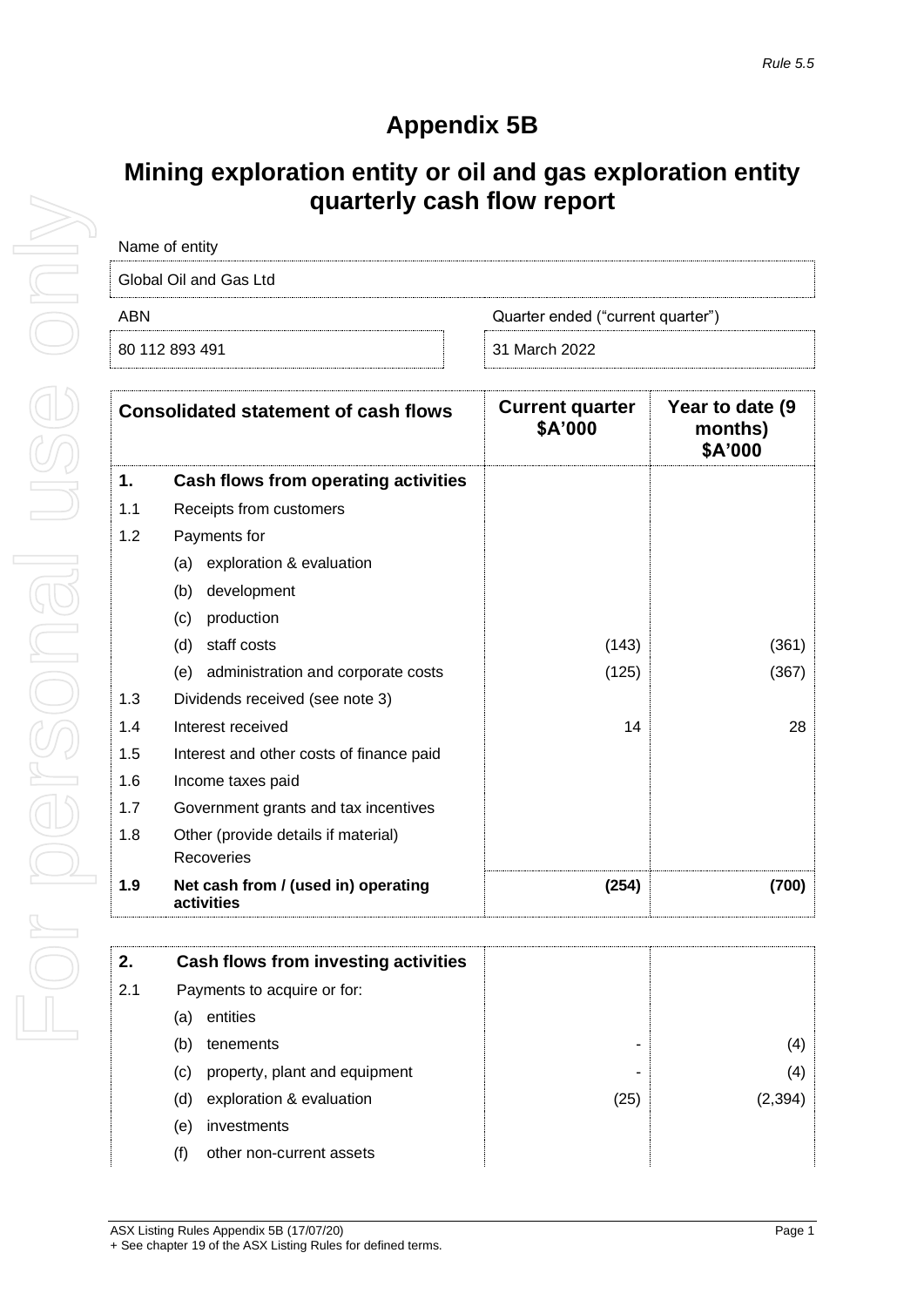|     | <b>Consolidated statement of cash flows</b>       | <b>Current quarter</b><br>\$A'000 | Year to date (9)<br>months)<br>\$A'000 |
|-----|---------------------------------------------------|-----------------------------------|----------------------------------------|
| 2.2 | Proceeds from the disposal of:                    |                                   |                                        |
|     | entities<br>(a)                                   |                                   |                                        |
|     | (b)<br>tenements                                  |                                   |                                        |
|     | property, plant and equipment<br>(c)              |                                   |                                        |
|     | (d)<br>investments                                |                                   |                                        |
|     | other non-current assets<br>(e)                   |                                   |                                        |
| 2.3 | Cash flows from loans to other entities           |                                   |                                        |
| 2.4 | Dividends received (see note 3)                   |                                   |                                        |
| 2.5 | Other (provide details if material)               |                                   |                                        |
| 2.6 | Net cash from / (used in) investing<br>activities | (25)                              | (2.402                                 |

| 3.   | Cash flows from financing activities                                                       |     |        |
|------|--------------------------------------------------------------------------------------------|-----|--------|
| 3.1  | Proceeds from issues of equity securities<br>(excluding convertible debt securities)       | 7   | 11,016 |
| 3.2  | Proceeds from issue of convertible debt<br>securities                                      |     |        |
| 3.3  | Proceeds from exercise of options                                                          |     |        |
| 3.4  | Transaction costs related to issues of equity<br>securities or convertible debt securities |     | (203)  |
| 3.5  | Proceeds from borrowings                                                                   |     |        |
| 3.6  | Repayment of borrowings                                                                    |     |        |
| 3.7  | Transaction costs related to loans and<br>borrowings                                       |     |        |
| 3.8  | Dividends paid                                                                             |     |        |
| 3.9  | Other (Lease repayments)                                                                   | (9) | (27)   |
| 3.10 | Net cash from / (used in) financing<br>activities                                          | (2) | 10,786 |

|     | Net increase / (decrease) in cash and<br>cash equivalents for the period |       |        |
|-----|--------------------------------------------------------------------------|-------|--------|
| 4.1 | Cash and cash equivalents at beginning of<br>period                      | 9,568 | 1.603  |
| 4.2 | Net cash from / (used in) operating<br>activities (item 1.9 above)       | (254) | 700    |
| 4.3 | Net cash from / (used in) investing activities<br>item 2.6 above)        | (25)  | (2,402 |
| 4.4 | Net cash from / (used in) financing activities<br>(item 3.10 above)      | (2)   | 10.786 |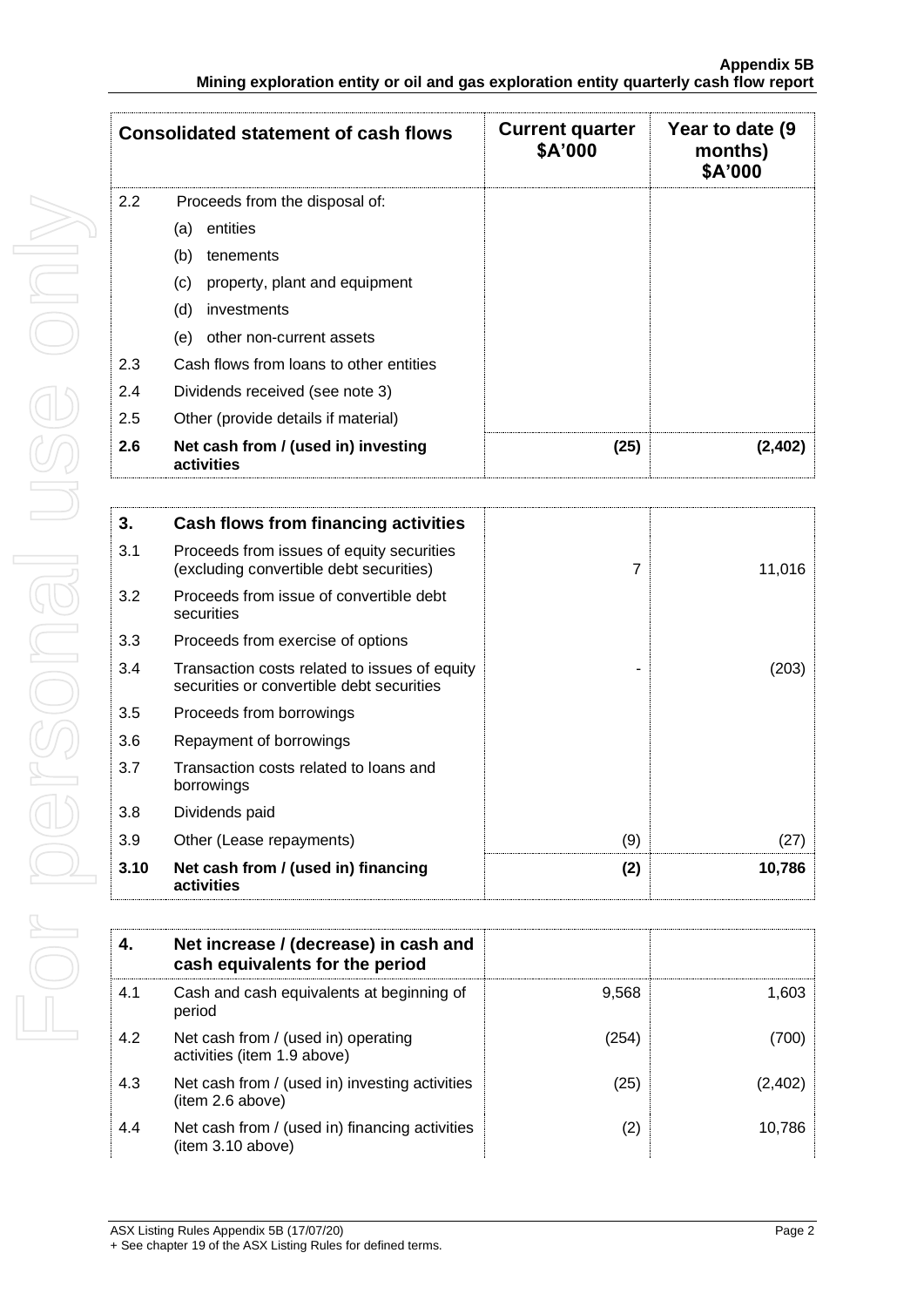|     | Consolidated statement of cash flows                 | <b>Current quarter</b><br>\$A'000 | Year to date (9)<br>months)<br>\$A'000 |
|-----|------------------------------------------------------|-----------------------------------|----------------------------------------|
| 4.5 | Effect of movement in exchange rates on<br>cash held |                                   |                                        |
| 4.6 | Cash and cash equivalents at end of<br>period        | 9.287                             | 9.28                                   |

| 5.  | Reconciliation of cash and cash<br>equivalents<br>at the end of the quarter (as shown in the<br>consolidated statement of cash flows) to the<br>related items in the accounts | <b>Current quarter</b><br>\$A'000 | <b>Previous quarter</b><br>\$A'000 |
|-----|-------------------------------------------------------------------------------------------------------------------------------------------------------------------------------|-----------------------------------|------------------------------------|
| 5.1 | Bank balances (i)                                                                                                                                                             | 9.277                             | 9.558                              |
| 5.2 | Call deposits                                                                                                                                                                 |                                   |                                    |
| 5.3 | <b>Bank overdrafts</b>                                                                                                                                                        |                                   |                                    |
| 5.4 | Other (EP127 Bond)                                                                                                                                                            | 10                                | 10                                 |
| 5.5 | Cash and cash equivalents at end of<br>quarter (should equal item 4.6 above)                                                                                                  | 9,287                             | 9.568                              |

|                                                                                                                                                             | Payments to related parties of the entity and their<br>associates                          | <b>Current quarter</b><br><b>\$A'000</b> |  |  |
|-------------------------------------------------------------------------------------------------------------------------------------------------------------|--------------------------------------------------------------------------------------------|------------------------------------------|--|--|
| 6.1                                                                                                                                                         | Aggregate amount of payments to related parties and their<br>associates included in item 1 |                                          |  |  |
| 6.2                                                                                                                                                         | Aggregate amount of payments to related parties and their<br>associates included in item 2 |                                          |  |  |
| Note: if any amounts are shown in items 6.1 or 6.2, your quarterly activity report must include a description of, and an<br>explanation for, such payments. |                                                                                            |                                          |  |  |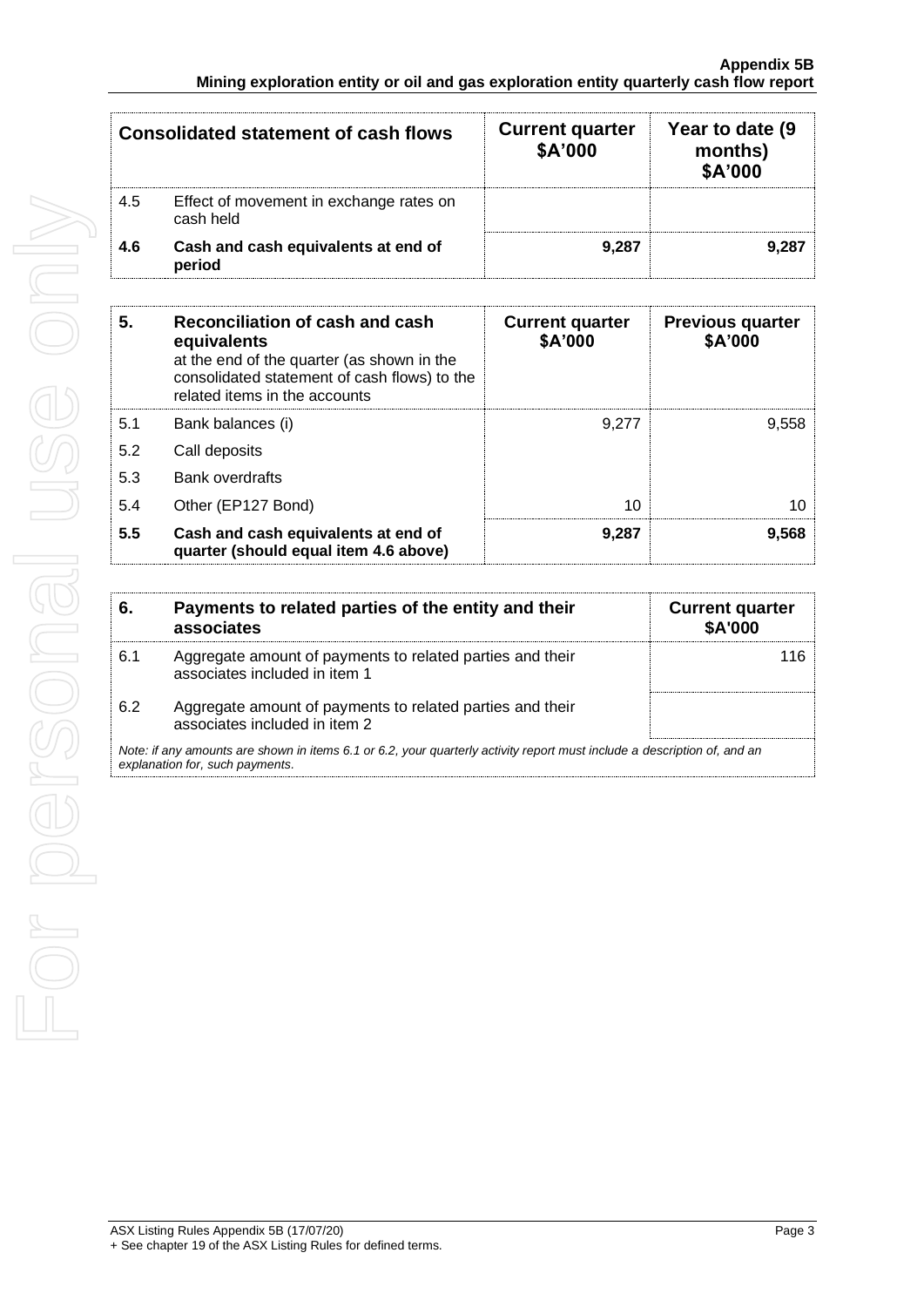| 7.  | <b>Financing facilities</b><br>Note: the term "facility' includes all forms of financing<br>arrangements available to the entity.<br>Add notes as necessary for an understanding of the<br>sources of finance available to the entity.                                                                                                               | <b>Total facility</b><br>amount at quarter<br>end<br>\$A'000 | Amount drawn at<br>quarter end<br>\$A'000 |  |
|-----|------------------------------------------------------------------------------------------------------------------------------------------------------------------------------------------------------------------------------------------------------------------------------------------------------------------------------------------------------|--------------------------------------------------------------|-------------------------------------------|--|
| 7.1 | Loan facilities                                                                                                                                                                                                                                                                                                                                      |                                                              |                                           |  |
| 7.2 | Credit standby arrangements                                                                                                                                                                                                                                                                                                                          |                                                              |                                           |  |
| 7.3 | Other (please specify)                                                                                                                                                                                                                                                                                                                               |                                                              |                                           |  |
| 7.4 | <b>Total financing facilities</b>                                                                                                                                                                                                                                                                                                                    |                                                              |                                           |  |
| 7.5 | Unused financing facilities available at quarter end                                                                                                                                                                                                                                                                                                 |                                                              |                                           |  |
| 7.6 | Include in the box below a description of each facility above, including the lender, interest<br>rate, maturity date and whether it is secured or unsecured. If any additional financing<br>facilities have been entered into or are proposed to be entered into after quarter end,<br>include a note providing details of those facilities as well. |                                                              |                                           |  |
|     |                                                                                                                                                                                                                                                                                                                                                      |                                                              |                                           |  |

| 8.  |                                                                                                                                                                                                                                 | Estimated cash available for future operating activities                                                                                       | \$A'000 |  |
|-----|---------------------------------------------------------------------------------------------------------------------------------------------------------------------------------------------------------------------------------|------------------------------------------------------------------------------------------------------------------------------------------------|---------|--|
| 8.1 | Net cash from / (used in) operating activities (item 1.9)                                                                                                                                                                       |                                                                                                                                                | (254)   |  |
| 8.2 | (Payments for exploration & evaluation classified as investing<br>activities) (item 2.1(d))                                                                                                                                     |                                                                                                                                                | (25)    |  |
| 8.3 | Total relevant outgoings (item $8.1 +$ item $8.2$ )                                                                                                                                                                             |                                                                                                                                                | (279)   |  |
| 8.4 | Cash and cash equivalents at quarter end (item 4.6)                                                                                                                                                                             |                                                                                                                                                | 9,287   |  |
| 8.5 | Unused finance facilities available at quarter end (item 7.5)                                                                                                                                                                   |                                                                                                                                                |         |  |
| 8.6 | Total available funding (item $8.4 +$ item $8.5$ )                                                                                                                                                                              |                                                                                                                                                | 9,287   |  |
| 8.7 | item 8.3)                                                                                                                                                                                                                       | Estimated quarters of funding available (item 8.6 divided by                                                                                   | 33      |  |
|     | Note: if the entity has reported positive relevant outgoings (ie a net cash inflow) in item 8.3, answer item 8.7 as "N/A".<br>Otherwise, a figure for the estimated quarters of funding available must be included in item 8.7. |                                                                                                                                                |         |  |
| 8.8 | If item 8.7 is less than 2 quarters, please provide answers to the following questions:                                                                                                                                         |                                                                                                                                                |         |  |
|     | 8.8.1                                                                                                                                                                                                                           | Does the entity expect that it will continue to have the current level of net operating<br>cash flows for the time being and, if not, why not? |         |  |
|     | Answer:                                                                                                                                                                                                                         |                                                                                                                                                |         |  |
|     | 8.8.2<br>Has the entity taken any steps, or does it propose to take any steps, to raise further<br>cash to fund its operations and, if so, what are those steps and how likely does it<br>believe that they will be successful? |                                                                                                                                                |         |  |
|     | Answer:                                                                                                                                                                                                                         |                                                                                                                                                |         |  |
|     | 8.8.3                                                                                                                                                                                                                           | Does the entity expect to be able to continue its operations and to meet its business<br>objectives and, if so, on what basis?                 |         |  |
|     | Answer:                                                                                                                                                                                                                         |                                                                                                                                                |         |  |
|     | Note: where item 8.7 is less than 2 quarters, all of questions 8.8.1, 8.8.2 and 8.8.3 above must be answered.                                                                                                                   |                                                                                                                                                |         |  |